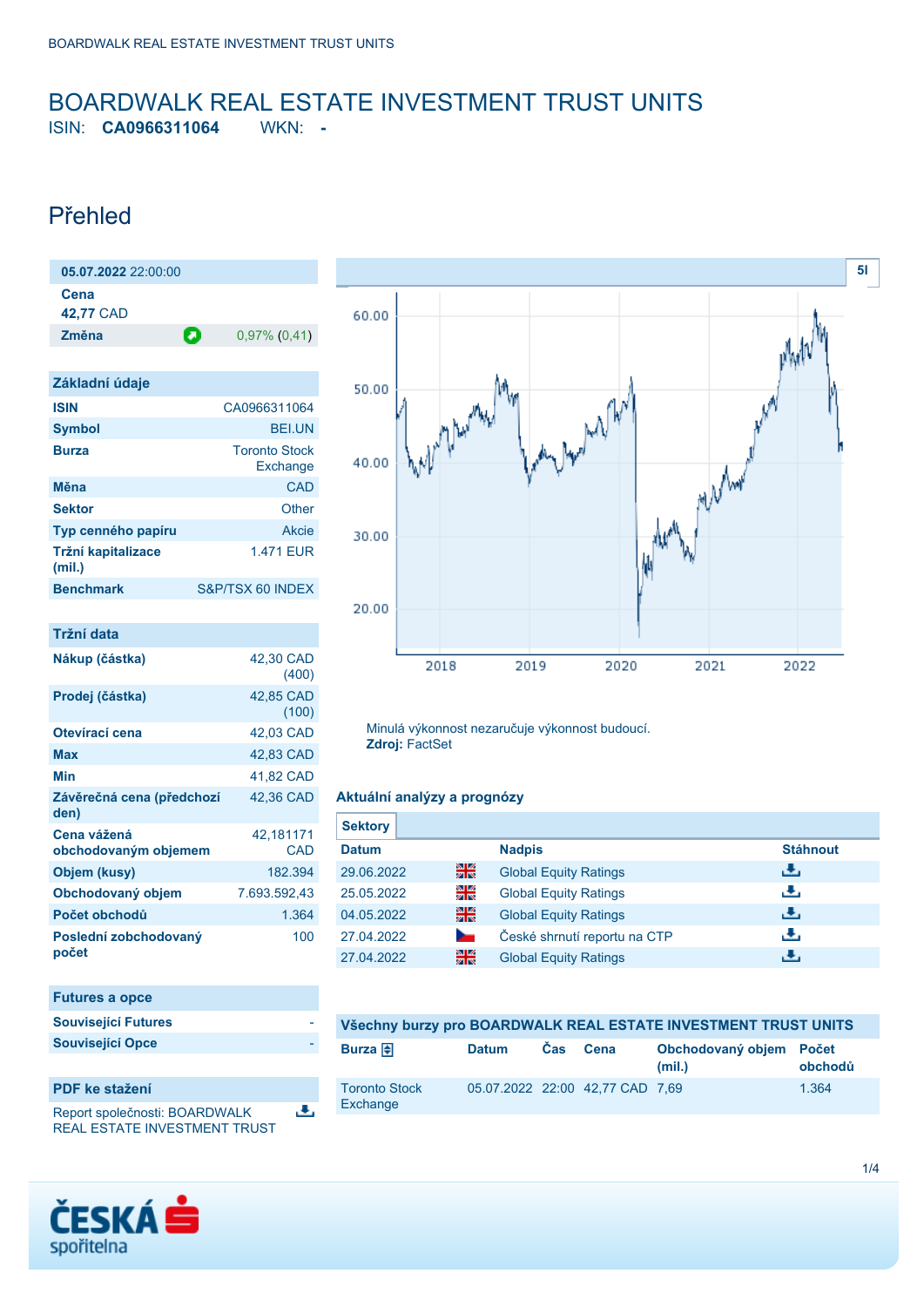UNITS [FINRA other OTC](https://cz.products.erstegroup.com/Retail/cs/Dispatcher/FactsheetDispatcher/index.phtml?ID_NOTATION=10219561) 05.07.2022 21:18 32,72 USD 0,07 13 [Issues](https://cz.products.erstegroup.com/Retail/cs/Dispatcher/FactsheetDispatcher/index.phtml?ID_NOTATION=10219561)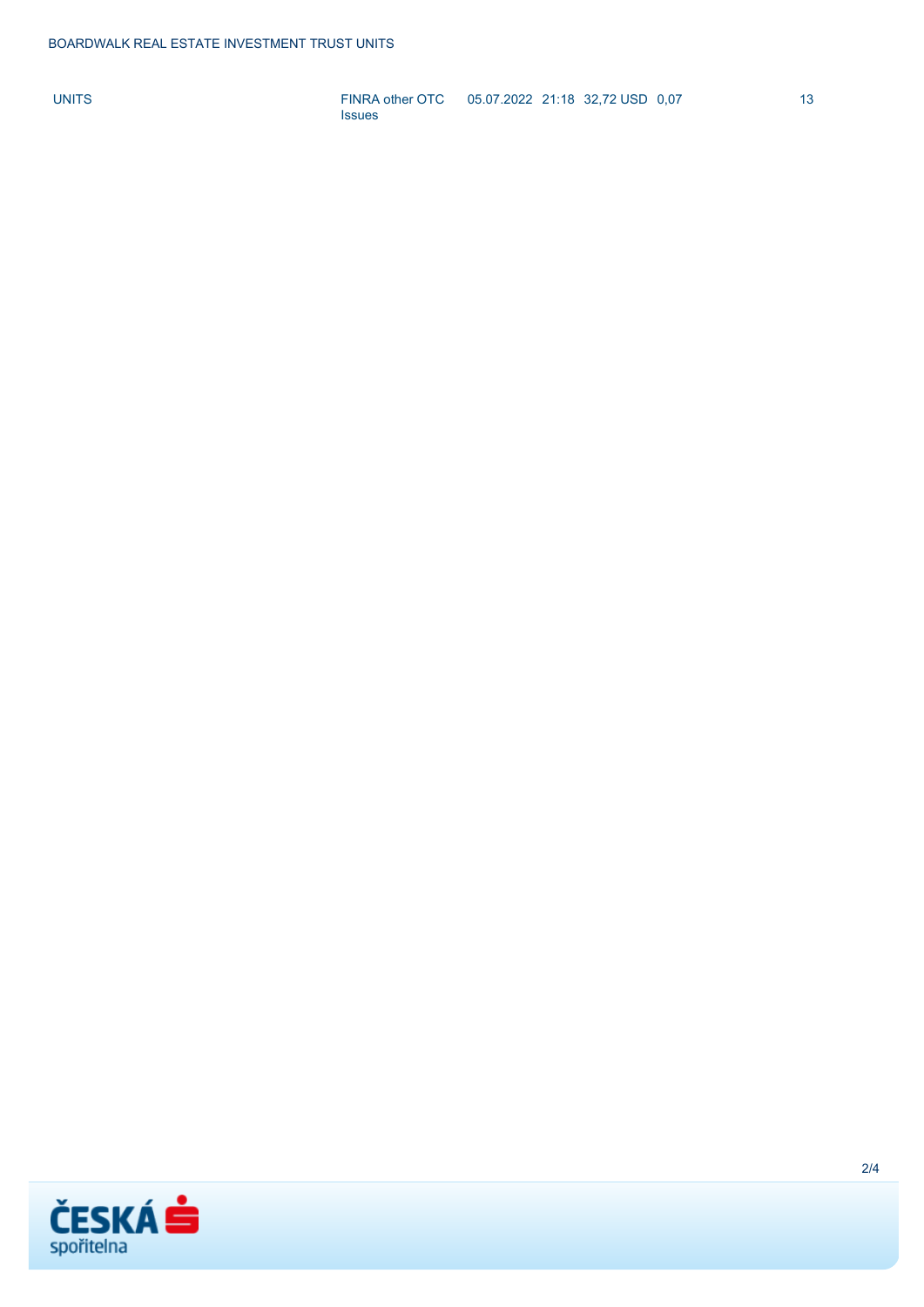# Detaily

**05.07.2022** 22:00:00 **Cena 42,77** CAD

**Změna** 0,97% (0,41)

| Základní údaje               |                                  |
|------------------------------|----------------------------------|
| <b>ISIN</b>                  | CA0966311064                     |
| <b>Symbol</b>                | <b>BELUN</b>                     |
| <b>Burza</b>                 | <b>Toronto Stock</b><br>Exchange |
| Měna                         | CAD                              |
| <b>Sektor</b>                | Other                            |
| Typ cenného papíru           | Akcie                            |
| Tržní kapitalizace<br>(mil.) | 1.471 FUR                        |
| <b>Benchmark</b>             | S&P/TSX 60 INDEX                 |
|                              |                                  |

| Tržní data                          |                    |
|-------------------------------------|--------------------|
| Nákup (částka)                      | 42,30 CAD<br>(400) |
| Prodej (částka)                     | 42,85 CAD<br>(100) |
| Otevírací cena                      | 42,03 CAD          |
| Max                                 | 42,83 CAD          |
| Min                                 | 41,82 CAD          |
| Závěrečná cena (předchozí<br>den)   | 42,36 CAD          |
| Cena vážená<br>obchodovaným objemem | 42,181171<br>CAD   |
| Objem (kusy)                        | 182.394            |
| Obchodovaný objem                   | 7.693.592,43       |
| Počet obchodů                       | 1.364              |
| Poslední zobchodovaný<br>počet      | 100                |

### **Výkonnost a riziko**

|                   | 6m                 | 1r      | 3r       |
|-------------------|--------------------|---------|----------|
| Výkonn. (%)       | $-19.79\% +2.32\%$ |         | $+5.92%$ |
| Výkonn. (abs.)    | $-10,55$           | $+0.97$ | $+2.39$  |
| <b>Beta</b>       | 0.99               | 1.02    | 1,36     |
| <b>Volatilita</b> | 26,50              | 23,38   | 43.49    |



Minulá výkonnost nezaručuje výkonnost budoucí. **Zdroj:** FactSet

| Ceny                                  |                        |
|---------------------------------------|------------------------|
| Ø cena 5 dní  Ø objem 5 dní (ks.)     | 42,16 CAD (128.416)    |
| Ø cena 30 dní  Ø objem 30 dní (ks.)   | 45,86 CAD (132.414)    |
| Ø cena 100 dní  Ø objem 100 dní (ks.) | 52,76 CAD (162.257)    |
| Ø cena 250 dní  Ø objem 250 dní (ks.) | 51,70 CAD (137.517)    |
| <b>YTD Max</b> datum                  | 61,77 CAD (11.03.2022) |
| <b>YTD Min   datum</b>                | 41,12 CAD (30.06.2022) |
| 52týdenní max.   datum                | 61,77 CAD (11.03.2022) |
| 52týdenní min.   datum                | 41,12 CAD (30.06.2022) |